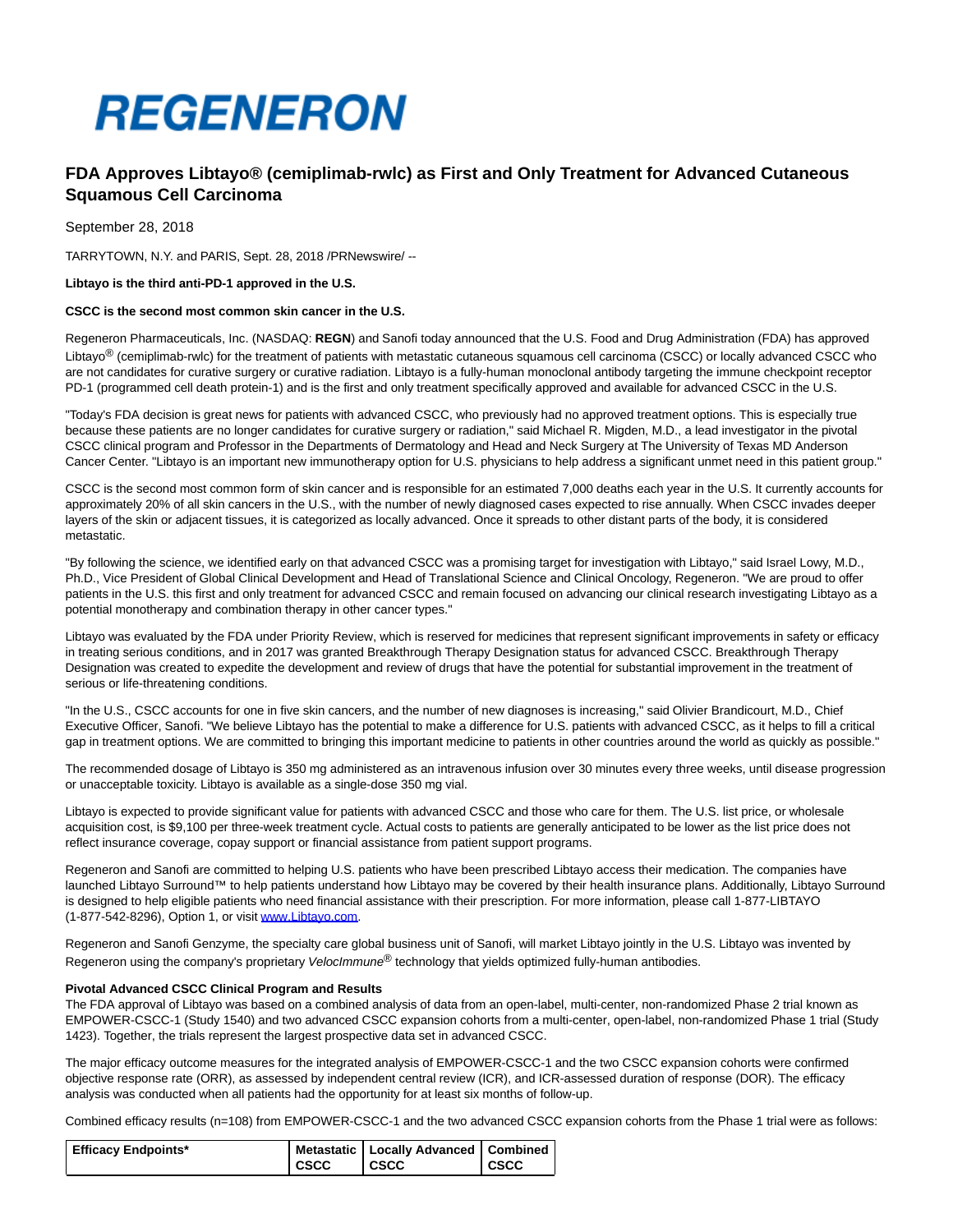|                                              | $(n = 75)$      | $(n=33)$        | $(n = 108)$     |  |
|----------------------------------------------|-----------------|-----------------|-----------------|--|
| <b>Confirmed ORR</b>                         |                 |                 |                 |  |
| <b>ORR</b><br>(95% confidence interval [CI]) | 47%<br>(35, 59) | 49%<br>(31, 67) | 47%<br>(38, 57) |  |
| Complete response rate <sup>†</sup>          | 5%              | 0%              | 4%              |  |
| Partial response rate                        | 41%             | 49%             | 44%             |  |
| <b>DOR</b>                                   |                 |                 |                 |  |
| Range in months                              | $3 - 15 +$      | $1 - 13 +$      | $1 - 15 +$      |  |
| Patients with DOR $\geq 6$ months, n (%)     | 21 (60%)        | 10 (63%)        | 31 (61%)        |  |

# +Denotes ongoing at last assessment

\*Median duration of follow-up: metastatic CSCC: 8.1 months; locally advanced CSCC: 10.2 months; combined CSCC: 8.9 months †Only includes patients with complete healing of prior cutaneous involvement; locally advanced CSCC patients in EMPOWER-CSCC-1 required biopsy to confirm complete response.

For the combined safety analysis (n=163) of EMPOWER-CSCC-1 and the two advanced CSCC expansion cohorts, the most common adverse reactions reported were fatigue (29%), rash (25%) and diarrhea (22%). Libtayo was permanently discontinued due to adverse reactions in 5% of patients; adverse reactions resulting in permanent discontinuation were pneumonitis, autoimmune myocarditis, hepatitis, aseptic meningitis, complex regional pain syndrome, cough and muscular weakness. Serious adverse reactions (SAEs) occurred in 28% of patients. SAEs that occurred in at least 2% of patients were cellulitis, sepsis, pneumonia, pneumonitis and urinary tract infection.

### **Cemiplimab-rwlc Development Program Overview**

Cemiplimab-rwlc is being jointly developed by Regeneron and Sanofi under a global collaboration agreement.

In April 2018, the European Medicines Agency (EMA) accepted for review the Marketing Authorization Application for Libtayo for the treatment of patients with metastatic CSCC or with locally advanced CSCC who are not candidates for surgery. The EMA review process is anticipated to be complete in the first half of 2019. There are currently no EMA-approved treatments for advanced CSCC. Regulatory applications in additional countries are also being considered for submission later in 2018.

In addition to advanced CSCC, cemiplimab-rwlc is being investigated in trials in non-small cell lung cancer, basal cell carcinoma, and cervical cancer along with trials in squamous cell carcinoma of the head and neck, melanoma, colorectal cancer, prostate cancer, multiple myeloma, Hodgkin lymphoma and non-Hodgkin lymphoma. These potential uses are investigational, and their safety and efficacy have not been evaluated by any regulatory authority.

# **IMPORTANT SAFETY INFORMATION AND INDICATION FOR U.S. PATIENTS**

# **What is the most important information I should know about Libtayo?**

Libtayo is a medicine that may treat a type of skin cancer by working with your immune system. Libtayo can cause your immune system to attack normal organs and tissues in any area of your body and can affect the way they work. These problems can sometimes become severe or life-threatening and can lead to death. These problems may happen anytime during treatment or even after your treatment has ended.

# **Call or see your healthcare provider right away if you develop any symptoms of the following problems or these symptoms get worse:**

- **Lung problems (pneumonitis).** Signs and symptoms of pneumonitis may include new or worsening cough, shortness of breath, and chest pain.
- **Intestinal problems (colitis) that can lead to tears or holes in your intestine.** Signs and symptoms of colitis may include diarrhea (loose stools) or more frequent bowel movements than usual; stools that are black, tarry, or sticky or that have blood or mucus; and severe stomach-area (abdomen) pain or tenderness.
- **Liver problems (hepatitis).** Signs and symptoms of hepatitis may include yellowing of your skin or the whites of your eyes, severe nausea or vomiting, pain on the right side of your stomach area (abdomen), drowsiness, dark urine (tea colored), bleeding or bruising more easily than normal, and feeling less hungry than usual.
- **Hormone gland problems** (especially the adrenal glands, pituitary, thyroid and pancreas). Signs and symptoms that your hormone glands are not working properly may include headaches that will not go away or unusual headaches, rapid heartbeat, increased sweating, extreme tiredness, weight gain or weight loss, dizziness or fainting, feeling more hungry or thirsty than usual, hair loss, feeling cold, constipation, deeper voice, very low blood pressure, urinating more often than usual, nausea or vomiting, stomach-area (abdomen) pain, and changes in mood or behavior, such as decreased sex drive, irritability, or forgetfulness.
- **Kidney problems,** including nephritis and kidney failure. Signs of these problems may include decrease in your amount of urine, blood in your urine, swelling in your ankles, and loss of appetite.
- **Skin problems.** Signs of these problems may include rash, itching, skin blistering, and painful sores or ulcers in the mouth, nose, throat, or genital area.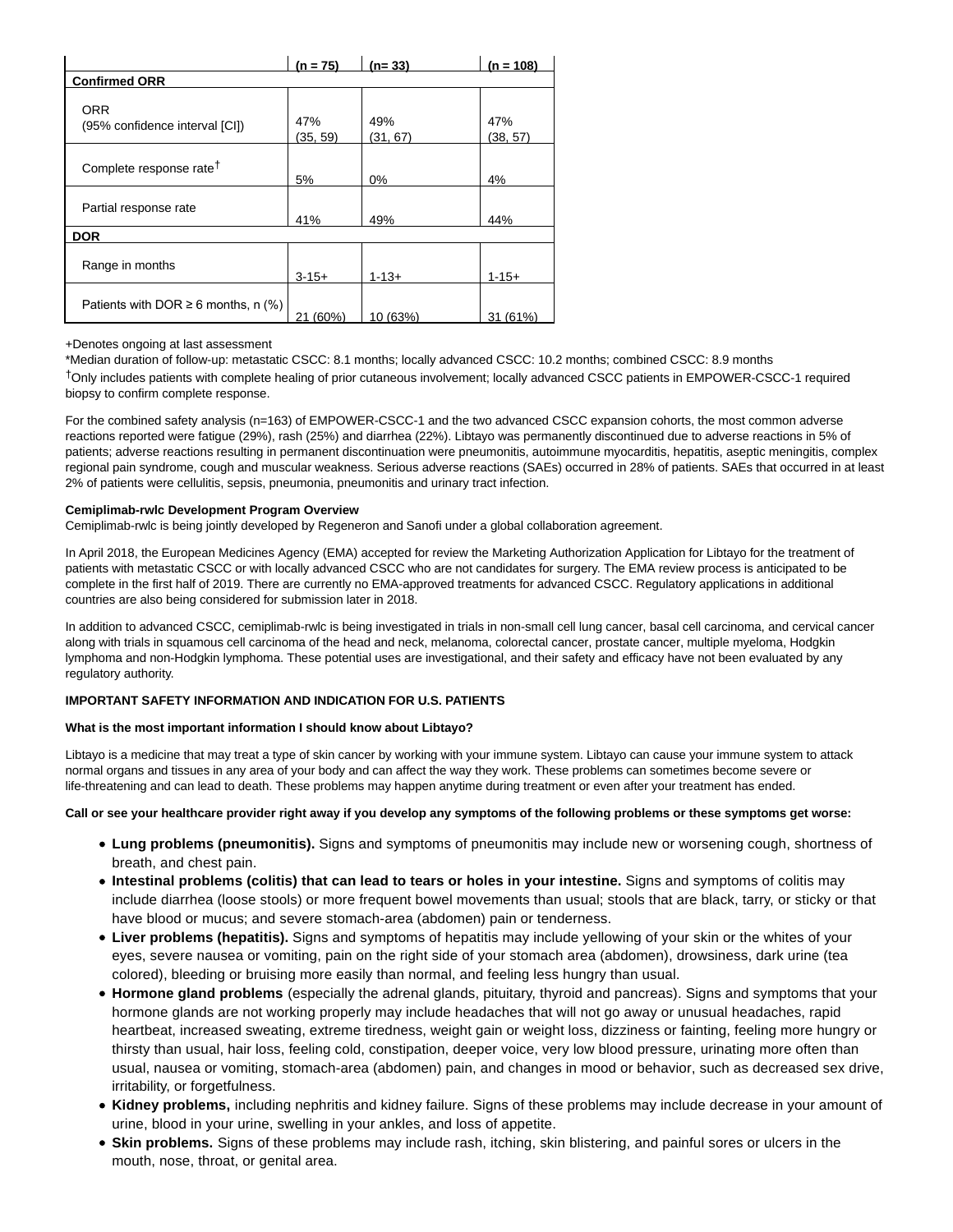- **Problems in other organs.** Signs of these problems may include headache, tiredness or weakness, sleepiness, changes in heartbeat (such as beating fast, seeming to skip a beat, or a pounding sensation), confusion, fever, muscle weakness, balance problems, nausea, vomiting, stiff neck, memory problems, seizures (encephalitis), swollen lymph nodes, rash or tender lumps on skin, cough, shortness of breath, vision changes, or eye pain (sarcoidosis), seeing or hearing things that are not there (hallucinations), severe muscle weakness, low red blood cells (anemia), bruises on the skin or bleeding, and changes in eyesight.
- **Rejection of a transplanted organ.** Your doctor should tell you what signs and symptoms you should report and monitor you, depending on the type of organ transplant that you have had.
- **Infusion (IV) reactions that can sometimes be severe and life-threatening.** Signs of these problems may include chills or shaking, itching or rash, flushing, shortness of breath or wheezing, dizziness, fever, feeling of passing out, back or neck pain, and facial swelling.

### **Getting medical treatment right away may help keep these problems from becoming more serious.**

Your healthcare provider will check you for these problems during your treatment with Libtayo. Your healthcare provider may treat you with corticosteroid or hormone replacement medicines. Your healthcare provider may delay or completely stop treatment if you have severe side effects.

### **Before you receive Libtayo, tell your healthcare provider about all your medical conditions, including if you:**

- have immune system problems such as Crohn's disease, ulcerative colitis, or lupus;
- have had an organ transplant;
- have lung or breathing problems;
- have liver or kidney problems;
- have diabetes:
- are pregnant or plan to become pregnant; Libtayo can harm your unborn baby

# **Females who are able to become pregnant:**

- Your healthcare provider will give you a pregnancy test before you start treatment.
- You should use an effective method of birth control during your treatment and for at least 4 months after your last dose of Libtayo. Talk with your healthcare provider about birth control methods that you can use during this time.
- Tell your healthcare provider right away if you become pregnant or think you may be pregnant during treatment with Libtayo.
- are breastfeeding or plan to breastfeed. It is not known if Libtayo passes into your breast milk. Do not breastfeed during treatment and for at least 4 months after the last dose of Libtayo.

# **Tell your healthcare provider about all the medicines you take,** including prescription and over-the-counter medicines, vitamins, and herbal supplements.

The most common side effects of Libtayo include tiredness, rash, and diarrhea. These are not all the possible side effects of Libtayo. Call your doctor for medical advice about side effects. You may report side effects to FDA at 1-800-FDA-1088. You may also report side effects to Regeneron Pharmaceuticals and Sanofi at 1-877-542-8296.

# **Please see accompanying [full Prescribing Information,](https://www.regeneron.com/sites/default/files/Libtayo_FPI.pdf) including Medication Guide.**

# **What is Libtayo?**

Libtayo is a prescription medicine used to treat people with a type of skin cancer called cutaneous squamous cell carcinoma (CSCC) that has spread or cannot be cured by surgery or radiation.

It is not known if Libtayo is safe and effective in children.

# **About Regeneron Pharmaceuticals, Inc.**

Regeneron (NASDAQ: REGN) is a leading biotechnology company that invents life-transforming medicines for people with serious diseases. Founded and led for 30 years by physician-scientists, our unique ability to repeatedly and consistently translate science into medicine has led to seven FDA-approved treatments and numerous product candidates in development, all of which were homegrown in our laboratories. Our medicines and pipeline are designed to help patients with eye diseases, allergic and inflammatory diseases, cancer, cardiovascular and metabolic diseases, neuromuscular diseases, infectious diseases and rare diseases.

Regeneron is accelerating and improving the traditional drug development process through our proprietary VelociSuite<sup>®</sup> technologies, such as VelocImmune<sup>®</sup> which produces optimized fully-human antibodies, and ambitious research initiatives such as the Regeneron Genetics Center, which is conducting one of the largest genetics sequencing efforts in the world.

For additional information about the company, please visi[t www.regeneron.com o](http://www.regeneron.com/)r follow @Regeneron on Twitter.

# **About Sanofi**

Sanofi is dedicated to supporting people through their health challenges. We are a global biopharmaceutical company focused on human health. We prevent illness with vaccines, provide innovative treatments to fight pain and ease suffering. We stand by the few who suffer from rare diseases and the millions with long-term chronic conditions.

With more than 100,000 people in 100 countries, Sanofi is transforming scientific innovation into healthcare solutions around the globe.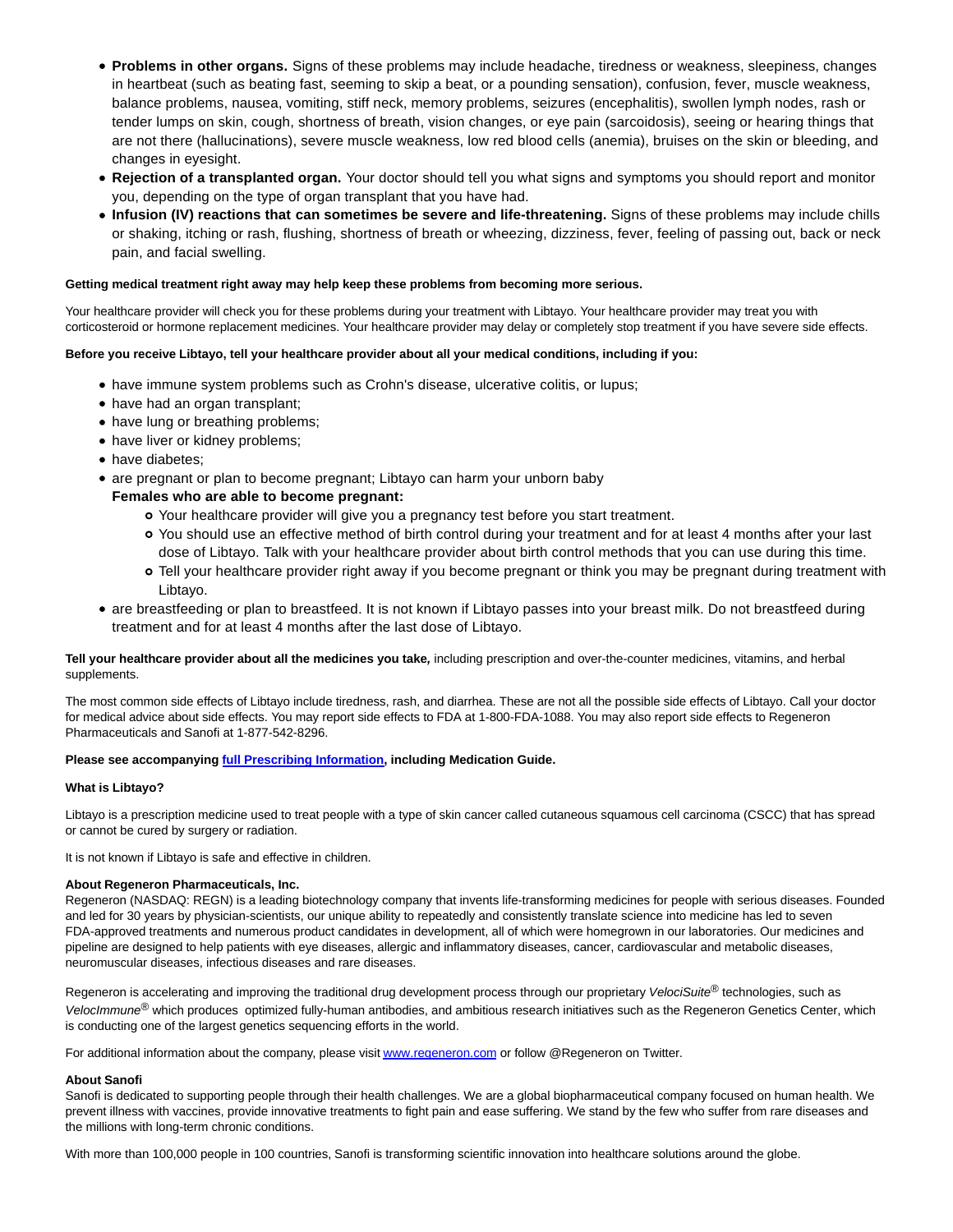#### Sanofi, Empowering Life

### **Regeneron Forward-Looking Statements and Use of Digital Media**

This news release includes forward-looking statements that involve risks and uncertainties relating to future events and the future performance of Regeneron Pharmaceuticals, Inc. ("Regeneron" or the "Company"), and actual events or results may differ materially from these forward-looking statements. Words such as "anticipate," "expect," "intend," "plan," "believe," "seek," "estimate," variations of such words, and similar expressions are intended to identify such forward-looking statements, although not all forward-looking statements contain these identifying words. These statements concern, and these risks and uncertainties include, among others, the nature, timing, and possible success and therapeutic applications of Regeneron's products, product candidates, and research and clinical programs now underway or planned, including without limitation Libtayo $^{\circledR}$ (cemiplimab-rwlc) for the treatment of patients with metastatic cutaneous squamous cell carcinoma ("CSCC") or patients with locally advanced CSCC who are not candidates for curative surgery or curative radiation and other potential indications; the likelihood and timing of achieving any of Regeneron's anticipated clinical development milestones; unforeseen safety issues resulting from the administration of products and product candidates in patients, including serious complications or side effects in connection with the use of Regeneron's product candidates (such as Libtayo) in clinical trials; the likelihood and timing of possible regulatory approval and commercial launch of Regeneron's late-stage product candidates and new indications for marketed products, including without limitation Libtayo for the treatment of non-small cell lung cancer, basal cell carcinoma, cervical cancer, squamous cell carcinoma of the head and neck, melanoma, colorectal cancer, prostate cancer, multiple myeloma, Hodgkin lymphoma, non-Hodgkin lymphoma, and other potential indications; the extent to which the results from the research and development programs conducted by Regeneron or its collaborators may be replicated in other studies and lead to therapeutic applications; ongoing regulatory obligations and oversight impacting Regeneron's marketed products (such as Libtayo), research and clinical programs, and business, including those relating to patient privacy; determinations by regulatory and administrative governmental authorities which may delay or restrict Regeneron's ability to continue to develop or commercialize Regeneron's products and product candidates; competing drugs and product candidates that may be superior to Regeneron's products and product candidates; uncertainty of market acceptance and commercial success of Regeneron's products and product candidates; the ability of Regeneron to manufacture and manage supply chains for multiple products and product candidates; the ability of Regeneron's collaborators, suppliers, or other third parties to perform filling, finishing, packaging, labeling, distribution, and other steps related to Regeneron's products and product candidates; coverage and reimbursement determinations by third-party payers, including Medicare and Medicaid; unanticipated expenses; the costs of developing, producing, and selling products; the ability of Regeneron to meet any of its financial projections or guidance and changes to the assumptions underlying those projections or guidance; the potential for any license or collaboration agreement, including Regeneron's agreements with Sanofi, Bayer, and Teva Pharmaceutical Industries Ltd. (or their respective affiliated companies, as applicable), to be cancelled or terminated without any further product success; and risks associated with intellectual property of other parties and pending or future litigation relating thereto, including without limitation the patent litigation proceedings relating to EYLEA® (aflibercept) Injection, Dupixent® (dupilumab) Injection, Praluent<sup>®</sup> (alirocumab) Injection, the ultimate outcome of any such litigation proceedings, and the impact any of the foregoing may have on Regeneron's business, prospects, operating results, and financial condition. A more complete description of these and other material risks can be found in Regeneron's filings with the U.S. Securities and Exchange Commission, including its Form 10-K for the fiscal year ended December 31, 2017 and its Form 10-Q for the quarterly period ended June 30, 2018. Any forward-looking statements are made based on management's current beliefs and judgment, and the reader is cautioned not to rely on any forward-looking statements made by Regeneron. Regeneron does not undertake any obligation to update publicly any forward-looking statement, whether as a result of new information, future events, or otherwise.

Regeneron uses its media and investor relations website and social media outlets to publish important information about the Company, including information that may be deemed material to investors. Financial and other information about Regeneron is routinely posted and is accessible on Regeneron's media and investor relations website [\(http://newsroom.regeneron.com\)](http://newsroom.regeneron.com/) and its Twitter feed [\(http://twitter.com/regeneron\).](http://twitter.com/regeneron)

#### **Sanofi Forward-Looking Statements**

This press release contains forward-looking statements as defined in the Private Securities Litigation Reform Act of 1995, as amended. Forwardlooking statements are statements that are not historical facts. These statements include projections and estimates regarding the marketing and other potential of the product, or regarding potential future revenues from the product. Forward-looking statements are generally identified by the words "expects", "anticipates", "believes", "intends", "estimates", "plans" and similar expressions. Although Sanofi's management believes that the expectations reflected in such forward-looking statements are reasonable, investors are cautioned that forward-looking information and statements are subject to various risks and uncertainties, many of which are difficult to predict and generally beyond the control of Sanofi, that could cause actual results and developments to differ materially from those expressed in, or implied or projected by, the forward-looking information and statements. These risks and uncertainties include among other things, unexpected regulatory actions or delays, or government regulation generally, that could affect the availability or commercial potential of the product, the absence of guarantee that the product will be commercially successful, the uncertainties inherent in research and development, including future clinical data and analysis of existing clinical data relating to the product, including post marketing, unexpected safety, quality or manufacturing issues, competition in general, risks associated with intellectual property and any related future litigation and the ultimate outcome of such litigation, and volatile economic conditions, as well as those risks discussed or identified in the public filings with the SEC and the AMF made by Sanofi, including those listed under "Risk Factors" and "Cautionary Statement Regarding Forward-Looking Statements" in Sanofi's annual report on Form 20-F for the year ended December 31, 2017. Other than as required by applicable law, Sanofi does not undertake any obligation to update or revise any forward-looking information or statements.

# **Regeneron Contacts: Sanofi Contacts:**

**Media Relations Media Relations** Sarah Cornhill **Ashleigh Koss** Tel: +1 (914) 847-5018 Tel: +1 (908) 981-8745 [sarah.cornhill@regeneron.com](mailto:sarah.cornhill@regeneron.com) ashleigh.koss@sanofi.com

**Investor Relations Investor Relations** Manisha Narasimhan, Ph.D. George Grofik Tel: +1 (914) 847-5126 Tel: +33 (0)1 53 77 45 45 [manisha.narasimhan@regeneron.com](mailto:manisha.narasimhan@regeneron.com) [ir@sanofi.com](mailto:ir@sanofi.com)